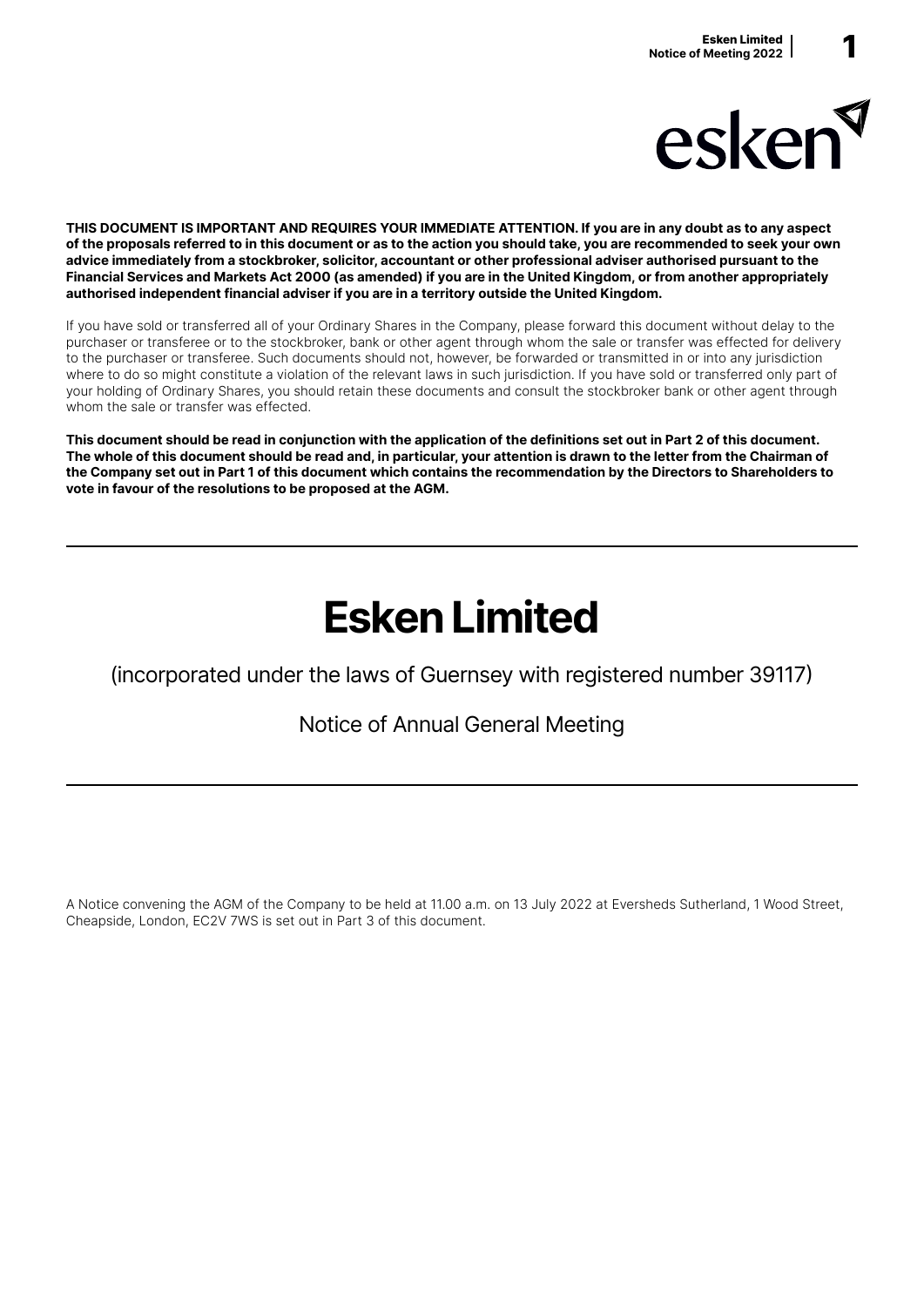### IMPORTANT NOTICE

The release, publication or distribution of this document in jurisdictions other than the United Kingdom may be restricted by law and therefore persons into whose possession this document comes should inform themselves about, and observe, any applicable restrictions or requirements. Any failure to comply with such restrictions may constitute a violation of the securities laws of any such jurisdiction. This document has been prepared for the purposes of complying with Guernsey law and the Listing Rules and the applicable rules and the information disclosed may not be the same as that which would have been disclosed if this document had been prepared in accordance with the laws and regulations of any jurisdiction outside of Guernsey. The statements contained in this document are made as at the date of this document, unless some other time is specified in relation to them, and publication of this document shall not give rise to any implication that there has been no change in the facts set forth herein since such date. Nothing contained in this document shall be deemed to be a forecast, projection or estimate of the future financial performance of the Company except where otherwise stated.

### FORWARD-LOOKING STATEMENTS

This document contains certain 'forward-looking statements' with respect to certain plans and objectives of the members of the Group. In some cases, these forward-looking statements can be identified by the fact that they do not relate to historical or current facts and by the use of forward-looking terminology, including the terms 'anticipates,' 'believes,' 'estimates,' 'expects,' 'intends,' 'plans,' 'prepares,' 'goal,' 'target,' 'will,' 'may,' 'should,' 'could' or 'would' or, in each case, their negative or other variations or comparable terminology. These statements are based on assumptions and assessments made by the Directors in light of their experience and their perception of historical trends, current conditions, expected future developments and other factors they believe appropriate. Shareholders should specifically consider the factors identified in this document that could cause actual results to differ before making an investment decision. Such forward-looking statements involve known and unknown risks, uncertainties and other factors, which may cause the actual results, performance or achievements of the Company or the Group, or industry results, to be materially different from any future results, performance or achievements expressed or implied by such forward-looking statements. They are also based on numerous assumptions regarding the Company's and/or the Group's present and future business strategies and the environment in which it is believed that the Group will operate in the future. These forward-looking statements speak only as at the date of this document. The Company expressly disclaims any obligation or undertaking to release publicly any updates or revisions to any forward-looking statements contained in this document to reflect any change in the Company's expectations with regard thereto, any new information or any change in events, conditions or circumstances on which any such statements are based, unless required to do so by law or any appropriate regulatory authority. Should one or more of these risks or uncertainties materialise, or should underlying assumptions prove incorrect, actual results may vary materially from those described in this document.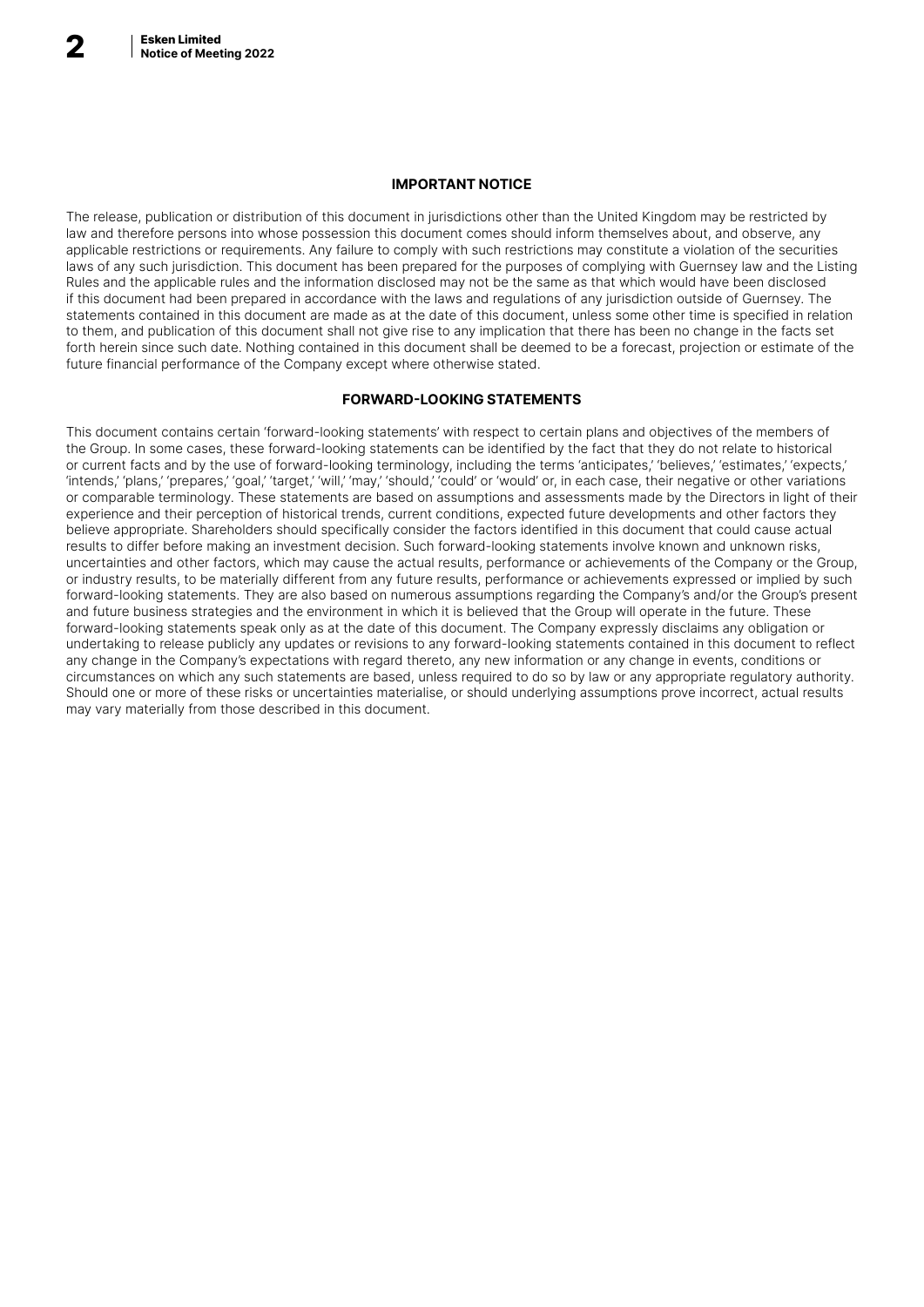# Esken Limited

# **Contents**

| Expected Timetable of Events                                |   |
|-------------------------------------------------------------|---|
| Part 1: Letter from the Executive Chairman of Esken Limited |   |
| Part 2: Definitions                                         | 6 |
| Part 3: Notice of AGM                                       |   |

# Expected Timetable of Events

| Last time and date for receipt of Proxy Forms for the AGM  | 11.00 a.m. on 11 July 2022        |
|------------------------------------------------------------|-----------------------------------|
| Last time and date for receipt of CREST Proxy Instructions | 11.00 a.m. on 11 July 2022        |
| Last time and date for registration in the Register        | Close of business on 11 July 2022 |
| <b>AGM</b>                                                 | 11.00 a.m. on 13 July 2022        |

### Notes:

- 1. References to times are to London times unless otherwise stated.
- 2. The dates and times given in this document are based on the Company's current expectations and may be subject to change.
- 3. Any changes to the timetable set out above will be announced via a Regulatory Information Service.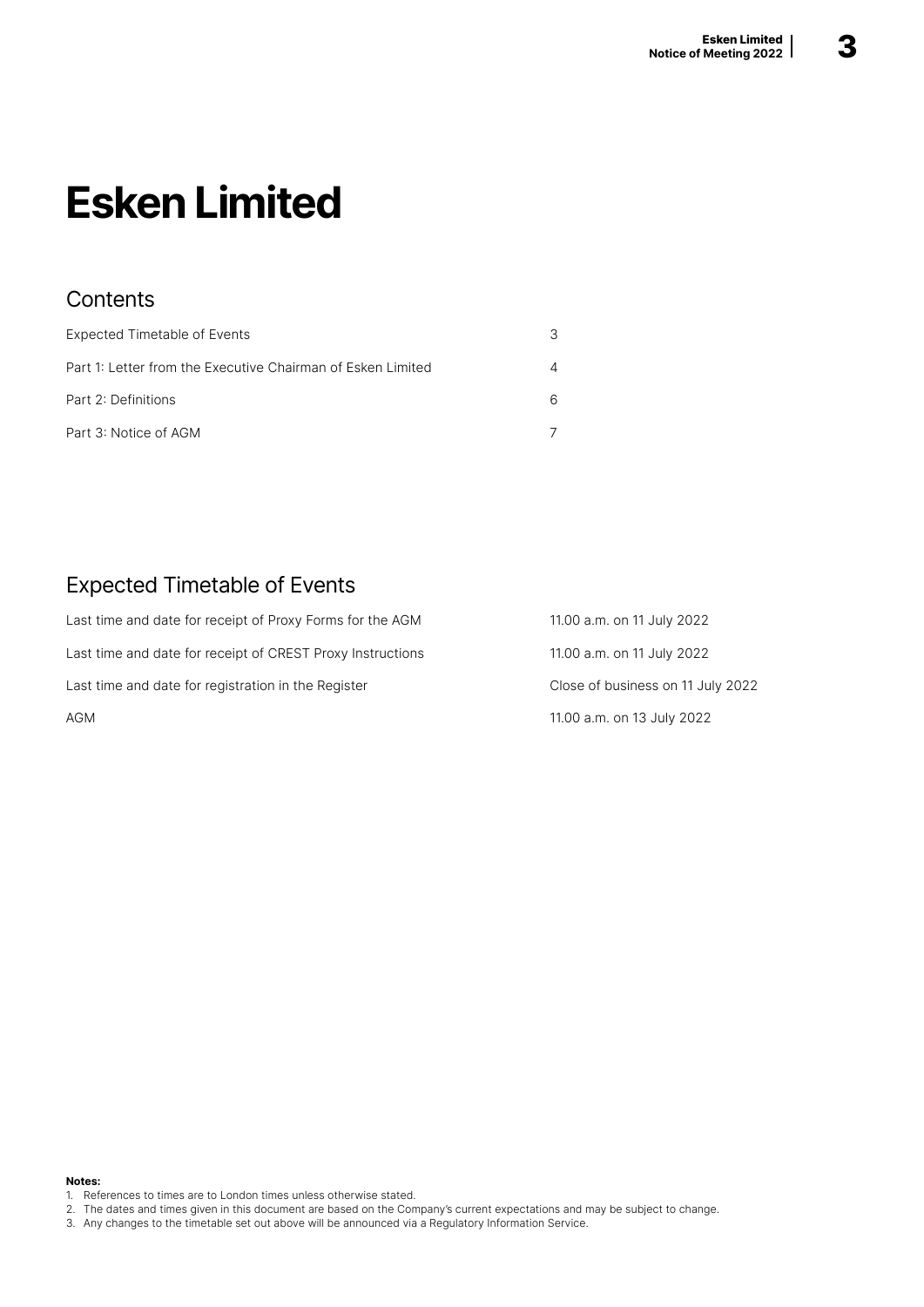

### PART 1: LETTER FROM THE EXECUTIVE CHAIRMAN OF ESKEN LIMITED Esken Limited (incorporated under the laws of Guernsey with registered number 39117)

Directors Registered Office David Shearer (Executive Chairman) Trafalgar Court Nick Dilworth (Chief Operating Officer) Les Banques Lewis Girdwood (Chief Financial Officer)<br>
David Blackwood (Deputy Chairman and S (Deputy Chairman and Senior Independent Director) Guernsey Ginny Pulbrook (Non-Executive Director) (GY1 4YL GY1 4YL GY1 4YL GY1 4YL GY1 4YL GY1 4YL (Non-Executive Director) Clive Condie (Non-Executive Director) 13 June 2022

Dear Shareholder

### Notice of Annual General Meeting

I am pleased to enclose the Notice set out in Part 3 of this document (including the explanatory notes) convening the Annual General Meeting (AGM) of Esken Limited (the Company). The AGM will be held at 11.00 a.m. on 13 July 2022 at Eversheds Sutherland, 1 Wood Street, Cheapside, London, EC2V 7WS where the resolutions set out in the Notice will be proposed and Shareholders' approval sought.

### Business of the AGM

Your attention is drawn to the Notice of AGM set out in Part 3 at the end of this document and the definitions set out in Part 2. You are advised to read the whole of this document, including the explanatory notes to the resolutions, and not rely on the summary information provided above.

There are 14 resolutions which form the business of the AGM. Further information about each resolution can be found in the Explanatory Notes to this document at pages 10 to 13.

Resolutions 1 to 11 are to be proposed as ordinary resolutions and Resolutions 12 to 14 are to be proposed as special resolutions. The ordinary resolutions 1 to 11 will require a simple majority of those voting in person or by proxy (whether on a show of hands or on a poll) in favour of such resolutions. The special resolutions 12 to 14 will require approval by not less than 75 per cent. of those voting in person or by proxy (whether on a show of hands or on a poll) in favour of such resolutions.

Only holders of Ordinary Shares may vote at the AGM.

### Coronavirus (COVID-19) measures

The health and wellbeing of the Company's employees, Shareholders and the wider communities in which it operates is of paramount importance to the Board. For the avoidance of doubt, we ask that you not attend in person at the AGM if you have any COVID symptoms or if you feel unwell or have had a recent positive test.

### Asking questions at the AGM

The Company recognises the importance of being able to answer Shareholders' questions. Shareholders are invited to email Matthew Joy, Company Secretary (matthew.joy@esken.com) including their Shareholder Reference Number (shown on their share certificate as Investor Code or IVC), with any questions relating to the business of the AGM which they would like to have considered if they are not able to attend in person to ask that question. The Company requests that questions be submitted by 8 July 2022 at the latest. The Company will attempt to answer as many of Shareholders' questions as it can via the Company's website (www.esken.com) in advance of the AGM. If the Company receives a large number of questions on similar topics, it may group those questions and respond to them generally. If you attend the AGM in person (or by proxy), you will be able to ask questions (or your proxy will be able to do so on your behalf).

### Voting at the AGM

You are invited to attend the Annual General Meeting. If you would like to vote on the resolutions but cannot attend the Annual General Meeting in person, please submit your proxy form electronically by accessing the Registrar's website at www.signalshares. com.Instead of voting online, you may request a hard copy form of proxy directly from the Company Registrar, Link Group, by email at enquiries@linkgroup.co.uk, or you may call Link on 0371 664 0391 (or +44 (0) 371 664 0391 if calling from outside the United Kingdom). Calls are charged at the standard geographic rate and will vary by provider. Calls outside the United Kingdom will be charged at the applicable international rate. The helpline is open between 9.00 a.m. and 5.30 p.m., Monday to Friday excluding public holidays in England and Wales. If you request a hard copy, please complete and sign it in accordance with the instructions printed on it and return it either (i) by post or, (ii) during normal business hours only, by hand, to the Company's registrar, Link Group, PXS1, Central Square, 29 Wellington Street, Leeds LS1 4DL, so as to be received as soon as possible and in any event not later than 11.00 a.m. (London time) on 11 July 2022, or, if the AGM is adjourned, the Form of Proxy should be received not later than 48 hours before the time fixed for the adjourned AGM.

The Form of Proxy must be returned by the time mentioned above, or it will be invalid.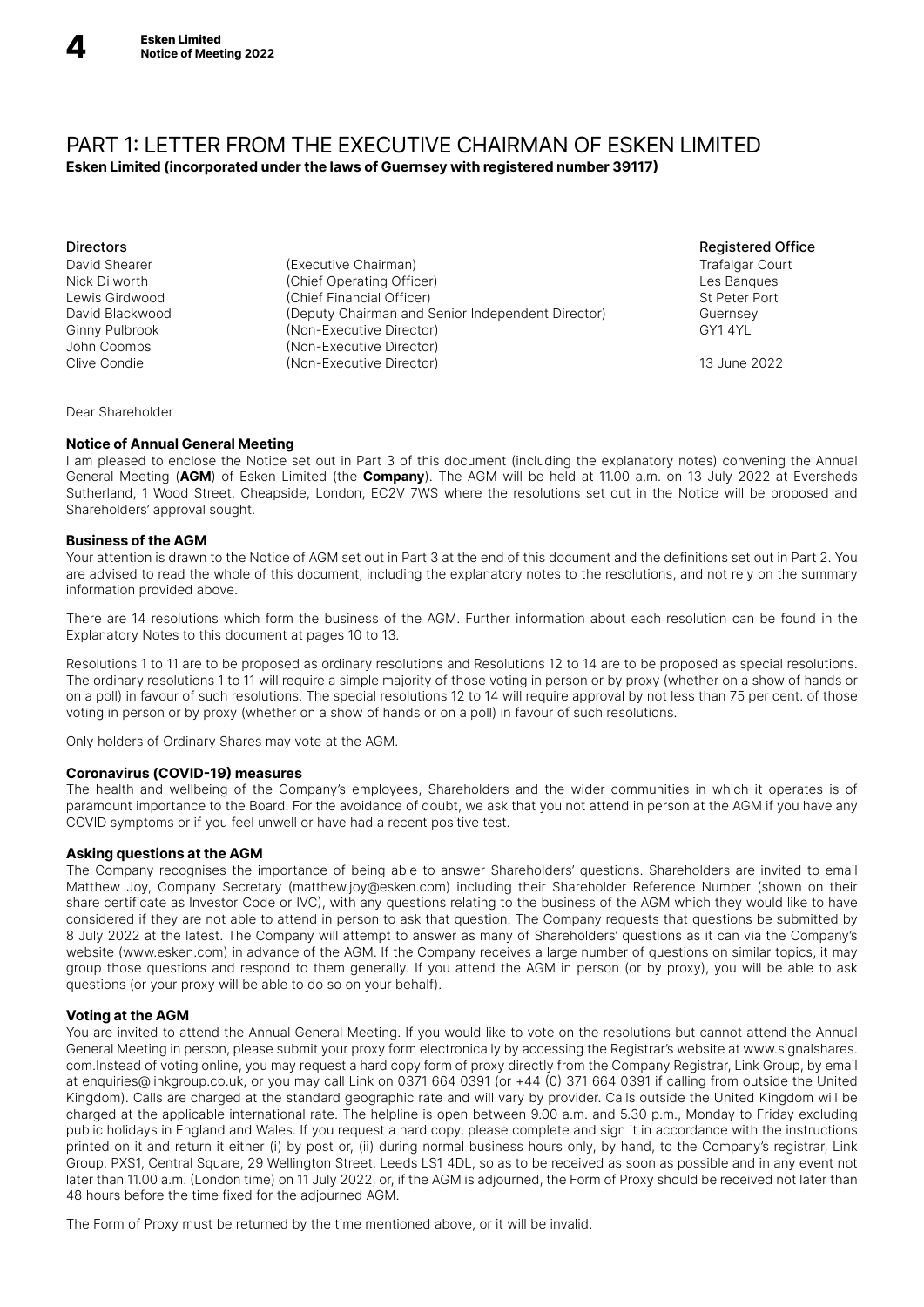Shareholders are entitled to appoint a proxy in respect of some or all of their Shares and may also appoint more than one proxy, provided that each proxy is appointed to exercise the rights attached to a different share or shares held by such holder. Shareholders who wish to appoint more than one proxy in respect of their holding of Shares should contact Link Group for further Forms of Proxy.

Completion and return of a Form of Proxy, or the appointment of a proxy electronically using CREST (or any other procedure described below), will not prevent you from attending, asking questions and voting in person at the AGM, or any adjournment thereof, if you wish and are entitled to do so.

### Online appointment of proxies

Shareholders entitled to attend and vote at the AGM may appoint a proxy electronically by logging on to the Registrar's website at www.signalshares.com and entering the Voting ID, Task ID and Shareholder Reference Number shown on their Form of Proxy. For an electronic proxy appointment to be valid, the appointment must be received by the Company's registrar, Link Group, no later than 11.00 a.m. London time on 11 July 2022 (or, in the case of adjournment(s), not later than 48 hours before the time fixed for the adjourned meeting). Full details of the procedure to be followed to appoint a proxy electronically are given on the website.

#### Electronic appointment of proxies through CREST

If you hold Shares in uncertificated form through CREST and wish to appoint a proxy or proxies for the meeting (or any adjourned meeting) by using the CREST electronic proxy appointment service, you may do so by using the procedures described in the CREST Manual. CREST personal members or other CREST sponsored members, and those CREST members who have appointed any voting service provider(s), should refer to their CREST sponsor or voting service provider(s), who will be able to take the appropriate action on their behalf.

In order for a proxy appointment or instruction made using the CREST service to be valid, the appropriate CREST message (a CREST Proxy Instruction) must be properly authenticated in accordance with the specifications of Euroclear and must contain the information required for such instructions as described in the CREST Manual. The message (regardless of whether it constitutes the appointment of a proxy or an amendment to the instructions given to a previously appointed proxy) must, in order to be valid, be transmitted so as to be received by the Company's registrar, Link Group, not less than 48 hours before the time fixed for the AGM (not counting non-working days) (or adjourned meeting). For this purpose, the time of receipt will be taken to be the time (as determined by the timestamp applied to the message by the CREST Application Host) from which Link Group is able to retrieve the message by enquiry to CREST in the manner prescribed by CREST. After this time, any change of instructions to proxies appointed through CREST should be communicated to the appointee through other means.

CREST members and, where applicable, their CREST sponsors or voting service providers, should note that Euroclear does not make available special procedures in CREST for any particular messages. Normal system timings and limitations will therefore apply in relation to the input of CREST Proxy Instructions. It is the responsibility of the CREST member concerned to take (or, if the CREST member is a CREST personal member or sponsored member or has appointed any voting service provider(s), to procure that his/her CREST sponsor or voting service provider(s) take(s)) such action as shall be necessary to ensure that a message is transmitted by means of the CREST system by any particular time. In this connection, CREST members and, where applicable, their CREST sponsors or voting service providers are referred, in particular, to those sections of the CREST Manual concerning practical limitations of the CREST system and timings.

The Company may treat as invalid a CREST Proxy Instruction in the circumstances set out in the CREST Regulations.

### Shareholder Helpline

If you have any questions about this document or the AGM, or are in any doubt as to how to complete the Form of Proxy or submit a proxy form electronically, please contact the Company's registrars, Link Group, at 10th Floor, Central Square, 29 Wellington Street, Leeds LS1 4DL or call on 0371 664 0391 or, if telephoning from outside the UK, on +44 (0) 371 664 0391, between 9.00 a.m. and 5.30 p.m. (London time), Monday to Friday (excluding English and Welsh public holidays). Calls to the helpline from outside the UK will be charged at applicable international rates. Calls may be recorded and monitored for security and training purposes. Please note that, for legal reasons, the helpline cannot give any legal, tax or financial advice.

#### Recommendation

The Board considers the passing of the resolutions to be proposed at the AGM to be in the best interests of the Company and Shareholders as a whole.

Accordingly, the Board recommends that Shareholders vote in favour of the resolutions to be proposed at the AGM, as the Directors intend to do in respect of their own beneficial holdings of Ordinary Shares, which amount in aggregate to 3,146,700 Ordinary Shares representing approximately 0.31% per cent. of the issued Ordinary Shares of the Company (excluding treasury shares) at the Latest Practicable Date.

Yours faithfully

David Shearer Executive Chairman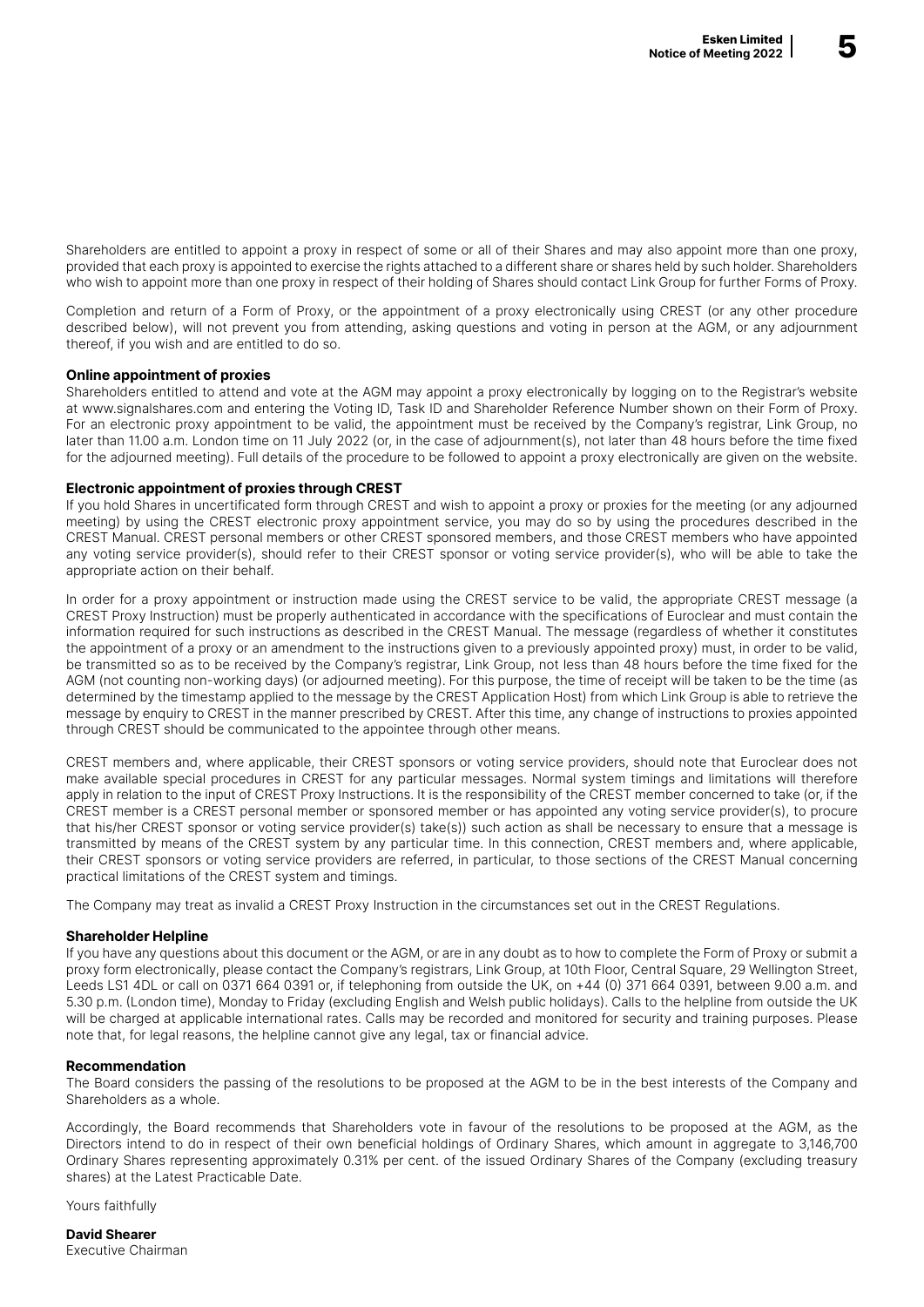

# PART 2: DEFINITIONS

The following definitions apply to words and phrases used in this document except where the context requires otherwise:

| <b>AGM</b>                               | the Annual General Meeting of the Company convened for 11.00 a.m. on 13 July 2022,<br>notice of which is set out in Part 3 of this document;                                                                                                                                                                                                                                                                                                                                |
|------------------------------------------|-----------------------------------------------------------------------------------------------------------------------------------------------------------------------------------------------------------------------------------------------------------------------------------------------------------------------------------------------------------------------------------------------------------------------------------------------------------------------------|
| <b>Annual Report and Accounts</b>        | the Annual Report and Accounts of Esken for the financial year ended 28 February<br>2022;                                                                                                                                                                                                                                                                                                                                                                                   |
| <b>Articles of Incorporation</b>         | the articles of incorporation of the Company adopted pursuant to a resolution passed<br>at the annual general meeting of the Company on 30 July 2020;                                                                                                                                                                                                                                                                                                                       |
| <b>Board</b>                             | the Directors of the Company (or, where the context requires, any duly constituted<br>committee thereof);                                                                                                                                                                                                                                                                                                                                                                   |
| Company                                  | Esken Limited, a company incorporated under the laws of Guernsey with registered<br>number 39117;                                                                                                                                                                                                                                                                                                                                                                           |
| <b>CREST</b>                             | the CREST system (as defined in the CREST Regulations);                                                                                                                                                                                                                                                                                                                                                                                                                     |
| <b>CREST Manual</b>                      | the rules governing the operation of CREST, consisting of the CREST Reference<br>Manual, CREST International Manual, CREST Central Counterparty Service Manual,<br>CREST Rules, Registrars Service Standards, Settlement Discipline Rules, CCSS<br>Operations Manual, Daily Timetable, CREST Application Procedures and CREST<br>Glossary of Terms (all as defined in the CREST Glossary of Terms promulgated by<br>Euroclear on 15 July 1996 and as subsequently amended); |
| <b>CREST member</b>                      | a person who has been admitted by Euroclear as a member (as defined in the CREST<br>Regulations) of CREST;                                                                                                                                                                                                                                                                                                                                                                  |
| <b>CREST participant</b>                 | a person who is, in relation to CREST, a user (as defined in the CREST Regulations);                                                                                                                                                                                                                                                                                                                                                                                        |
| <b>CREST Proxy Instruction</b>           | an appropriate and valid CREST computer instruction appointing a proxy by means<br>of CREST;                                                                                                                                                                                                                                                                                                                                                                                |
| <b>CREST Regulations</b>                 | the Uncertificated Securities (Guernsey) Regulations, 2009 (SI 2009 No. 48),<br>as amended;                                                                                                                                                                                                                                                                                                                                                                                 |
| <b>CREST sponsor</b>                     | a sponsor (as defined in the CREST Regulations) in relation to CREST;                                                                                                                                                                                                                                                                                                                                                                                                       |
| Director(s)                              | the Directors of the Company;                                                                                                                                                                                                                                                                                                                                                                                                                                               |
| <b>Electronic means</b>                  | a document sent in electronic form and by electronic means, which means that it<br>is sent and received at its destination by means of electronic equipment for the<br>processing (which expression includes, without limitation, digital compression) or<br>storage of data, and entirely transmitted and received by wire, by radio, by optical<br>means or by other electromagnetic means, or is sent by other means;                                                    |
| <b>Euroclear</b>                         | Euroclear UK & Ireland Limited;                                                                                                                                                                                                                                                                                                                                                                                                                                             |
| <b>FSMA</b>                              | the Financial Services and Markets Act 2000, as amended from time to time;                                                                                                                                                                                                                                                                                                                                                                                                  |
| Group                                    | the Company, its subsidiaries and its subsidiary undertakings from time to time;                                                                                                                                                                                                                                                                                                                                                                                            |
| <b>Latest Practicable Date</b>           | 6 June 2022 (being the latest practicable date prior to publication of this Notice);                                                                                                                                                                                                                                                                                                                                                                                        |
| <b>Listing Rules</b>                     | the listing rules made by the UK Listing Authority under section 73A of FSMA, as<br>amended from time to time;                                                                                                                                                                                                                                                                                                                                                              |
| <b>Notice</b>                            | the notice of AGM set out in Part 3 of this document;                                                                                                                                                                                                                                                                                                                                                                                                                       |
| <b>Ordinary Share or Ordinary Shares</b> | the issued Ordinary Shares of 10p each in the capital of the Company;                                                                                                                                                                                                                                                                                                                                                                                                       |
| <b>Proxy Form</b>                        | the form of proxy which can now be submitted online through www.signalshares.com<br>or in hard copy to the Company's registrars, Link Group;                                                                                                                                                                                                                                                                                                                                |
| <b>Regulatory Information Service</b>    | any channel recognised as a channel for the dissemination of regulatory information<br>by listed companies, as defined in the Listing Rules;                                                                                                                                                                                                                                                                                                                                |
| <b>Shareholder</b>                       | a registered holder of an Ordinary Share                                                                                                                                                                                                                                                                                                                                                                                                                                    |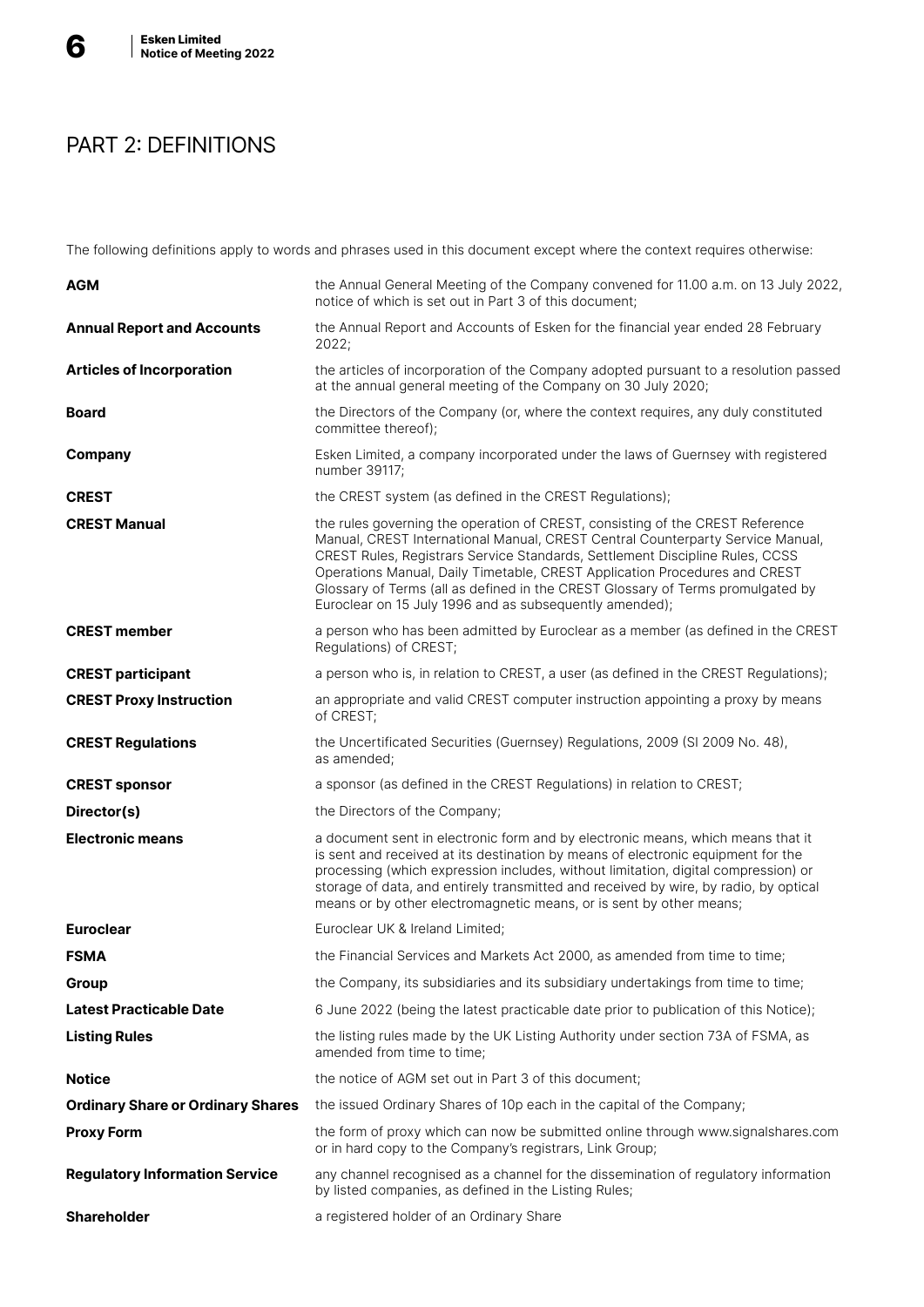### PART 3: NOTICE OF ANNUAL GENERAL MEETING ESKEN LIMITED (incorporated under the laws of Guernsey with registered number 39117)

NOTICE IS HEREBY GIVEN that the AGM of the Company will be held at 11.00 a.m. on 13 July 2022 at Eversheds Sutherland, 1 Wood Street, Cheapside, London, EC2V 7WS. Resolutions 1 to 11 will be proposed as ordinary resolutions and Resolutions 12 to 14 will be proposed as special resolutions. You will be asked to consider and vote on the resolutions below. For further information on all of the resolutions, please refer to the explanatory notes which can be found on pages 10 to 13.

### Ordinary Business:

- 1. To receive the Company's Annual Report and Accounts for the financial year ended 28 February 2022, the Directors' Report and the Auditor's Report on those accounts.
- 2. To re-elect David Shearer, who retires and, being eligible, offers himself for re-election as a Director pursuant to provision 18 of the UK Corporate Governance Code.
- 3. To re-elect Nick Dilworth, who retires and, being eligible, offers himself for re-election as a Director pursuant to provision 18 of the UK Corporate Governance Code.
- 4. To re-elect Lewis Girdwood, who retires and, being eligible, offers himself for re-election as a Director pursuant to provision 18 of the UK Corporate Governance Code.
- 5. To re-elect Ginny Pulbrook, who retires and, being eligible, offers herself for re-election as a Director pursuant to provision 18 of the UK Corporate Governance Code.
- 6. To re-elect David Blackwood, who retires and, being eligible, offers himself for re-election as a Director pursuant to provision 18 of the UK Corporate Governance Code.
- 7. To re-elect Clive Condie, who retires and, being eligible, offers himself for re-election as a Director pursuant to provision 18 of the UK Corporate Governance Code.
- 8. To appoint an auditor of the Company to hold office until the conclusion of the next general meeting of the Company at which accounts are laid.
- 9. To authorise the Directors to determine the auditors' remuneration.
- 10. To approve the Directors' Remuneration Report for the financial year ended 28 February 2022, set out on pages 95 to 108 of the Annual Report and Accounts.

### Special Business:

11. To consider and, if thought fit, pass the following resolution, which will be proposed as an ordinary resolution:

"THAT, for the purposes of article 4.4 of the Articles of Incorporation, the Directors of the Company be and they are hereby generally and unconditionally authorised to exercise all or any of the powers of the Company to issue Ordinary Shares in the Company or to grant rights to subscribe for, or to convert any security into, Ordinary Shares in the Company:

- (a) up to an aggregate nominal amount of  $£34,177,891,30$  to such persons at such times;
- (b) up to an aggregate nominal amount of £68,355,782.60 (including within such limit any Ordinary Shares granted under paragraph (a) above) in connection with an offer by way of a rights issue to:
	- i the holders of Ordinary Shares in proportion as nearly as practicable to their respective holdings of such shares; and
	- ii the holders of other equity securities as required by the rights of those securities or as the Directors otherwise consider necessary,

and so that the Directors may impose any limits or restrictions and make any arrangements as the Directors may otherwise consider necessary or appropriate to deal with treasury shares, fractional entitlements, record dates, legal, regulatory or practical problems in, or under the laws of, any territory or any other matter, and generally on such terms and conditions as the Directors may determine (subject always to the Articles of Incorporation), provided that this authority shall, unless previously renewed, varied or revoked by the Company in general meeting, expire at the conclusion of the next annual general meeting of the Company or at close of business on 12 October 2023 (if earlier) save that the Directors of the Company may, before the expiry of such period, make an offer or agreement which would or might require Ordinary Shares to be issued, or rights to subscribe for or to convert any security into Ordinary Shares to be granted, after the expiry of such period and the Directors of the Company may issue Ordinary Shares and grant rights in pursuance of such offer or agreement as if the authority conferred by this resolution had not expired."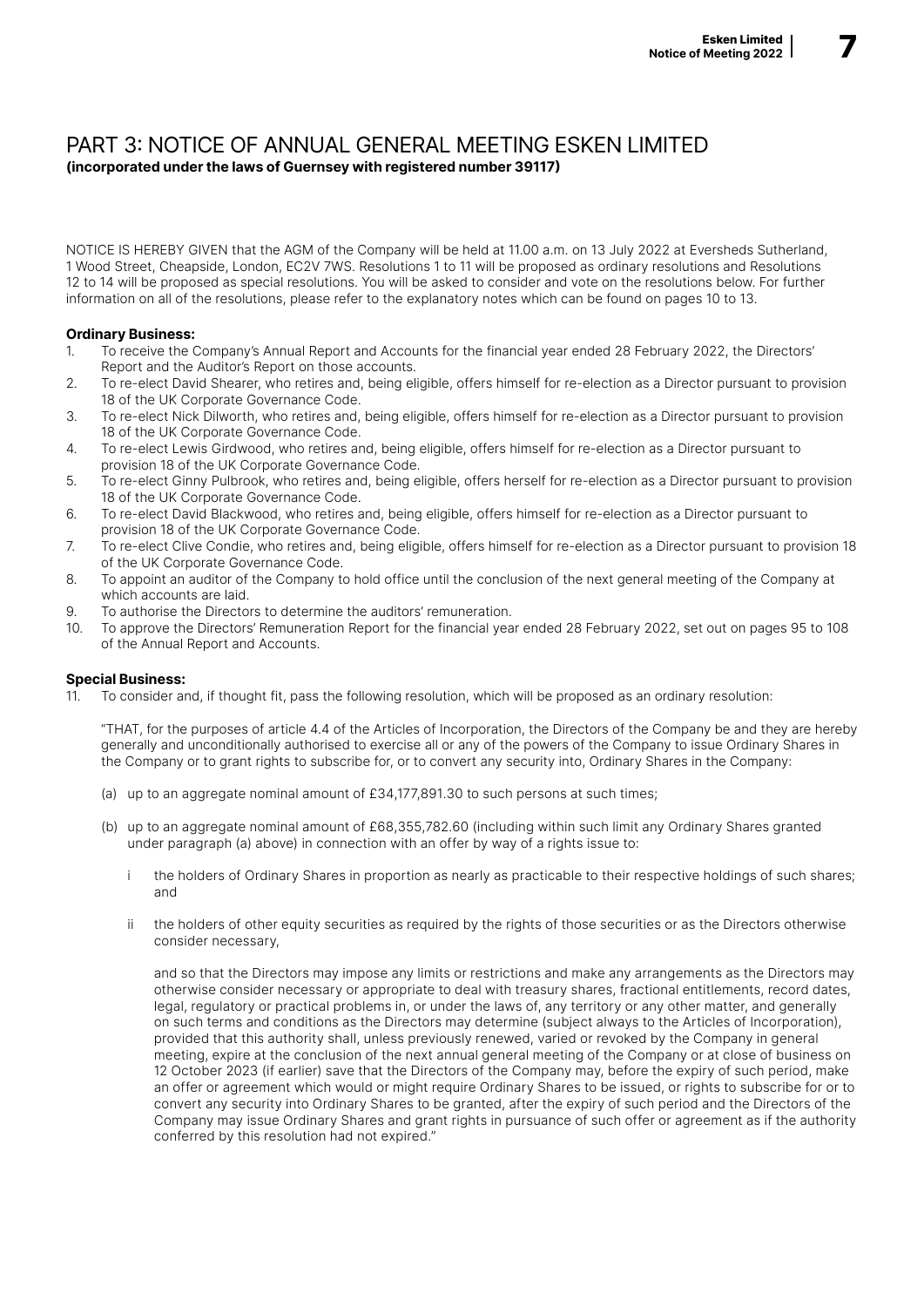

# PART 3: NOTICE OF ANNUAL GENERAL MEETING continued

12. To consider and, if thought fit, pass the following resolution which will be proposed as a special resolution:

"THAT, subject to the passing of Resolution 11, the Directors of the Company be and are hereby generally and unconditionally authorised to issue equity securities (as defined in the Articles of Incorporation) for cash, under the authority given by Resolution 11, and/or to sell Ordinary Shares held by the Company as treasury shares for cash, as if article 5.2 of the Articles of Incorporation did not apply to any such issue or sale, provided that this power shall be limited to:

- (a) the issue of equity securities in connection with a rights issue or any other pre-emptive offer to:
	- i the holders of Ordinary Shares in proportion as nearly as practicable to their respective holdings of such shares; and
	- ii the holders of other equity securities as required by the rights of those securities or as the Directors otherwise consider necessary,

and so that the Directors may impose any limits or restrictions and make any arrangements as the Directors may otherwise consider necessary or appropriate to deal with treasury shares, fractional entitlements, record dates, legal, regulatory or practical problems in, or under the laws of, any territory or any other matter; and

(b) the issue of equity securities or sale of treasury shares otherwise than pursuant to paragraph (a) above up to an aggregate nominal amount of £5,126,683.70,

and such power shall, unless previously renewed, varied or revoked by the Company in general meeting, expire at the conclusion of the next annual general meeting of the Company or at close of business on 12 October 2023 (if earlier) save that the Directors of the Company may, before the expiry of such period, make an offer or agreement which would or might require equity securities to be issued and treasury shares to be sold after the expiry of such period and the Directors of the Company may issue equity securities and sell treasury shares in pursuance of such offer or agreement as if such power had not expired."

13. To consider and, if thought fit, pass the following resolution which will be proposed as a special resolution:

"THAT, subject to the passing of Resolutions 11 and 12, the Directors of the Company be and are hereby generally and unconditionally authorised to issue equity securities (as defined in the Articles of Incorporation) for cash, under the authority given by Resolution 11, and/or to sell Ordinary Shares held by the Company as treasury shares for cash, as if article 5.2 of the Articles of Incorporation did not apply to any such issue or sale, provided that:

- (a) this power shall be limited to the issue of equity securities or sale of treasury shares for cash up to an aggregate nominal amount of £5,126,683.70; and
- (b) the issue of equity securities or sale of treasury shares for cash is for the purposes of financing (or refinancing, if the power is used within six months of the original transaction) a transaction which the Directors of the Company determine to be an acquisition of other capital investment of a kind contemplated by the Statement of Principles on Disapplying Pre-emption Rights most recently published by the Pre-Emption Group prior to the date of this Notice,

and such power shall, unless previously renewed, varied or revoked by the Company in general meeting, expire at the conclusion of the next annual general meeting of the Company or at close of business on 12 October 2023 (if earlier) save that the Directors of the Company may, before the expiry of such period, make an offer or agreement which would or might require equity securities to be issued and treasury shares to be sold after the expiry of such period and the Directors of the Company may issue equity securities and sell treasury shares in pursuance of such offer or agreement as if such power had not expired."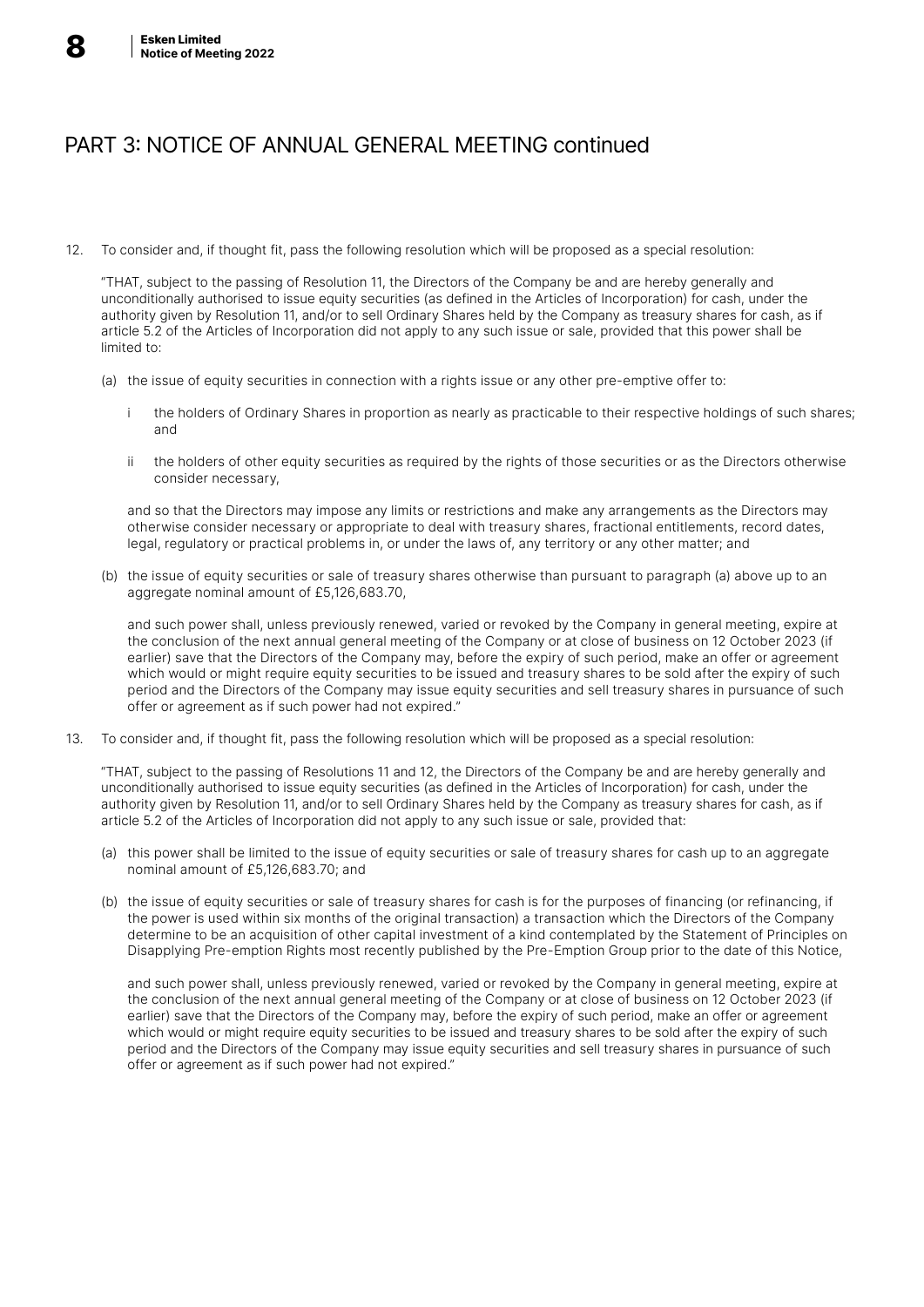14. To consider and, if thought fit, pass the following resolution which will be proposed as a special resolution:

"THAT in accordance with the Companies (Guernsey) Law, 2008 as amended, and in substitution for all existing authorities, the Company be, and hereby is generally, and unconditionally authorised to make one or more market acquisitions as defined in section 316 of the Companies (Guernsey) Law, 2008 of its Ordinary Shares on such terms and in such manner as the Directors may determine, provided that:

- (a) the maximum aggregate number of Ordinary Shares hereby authorised to be acquired does not exceed 102,533,674 Ordinary Shares;
- (b) the minimum price (exclusive of expenses) which may be paid for an Ordinary Share shall be 10 pence;
- (c) the maximum price (exclusive of expenses) which may be paid for an Ordinary Share shall be not more than the higher of: (i) 5 per cent above the average of the middle market quotations for an Ordinary Share as derived from the Daily Official List of London Stock Exchange plc for the five business days immediately before the purchase is made; and (ii) the higher of the price of the last independent trade of an Ordinary Share, and the highest independent bid as derived from the London Stock Exchange Trading System at the time of the purchase for the Ordinary Shares;
- (d) the authority conferred shall expire at the conclusion of the next annual general meeting of the Company or at close of business on 12 October 2023 (if earlier);
- (e) notwithstanding paragraph (d) above, the Company may make a contract to purchase Ordinary Shares under the authority hereby conferred prior to the expiry of such authority which will or may be completed wholly or partly after the expiration of such authority, and may make a purchase of Ordinary Shares pursuant to any such contract; and
- (f) any Ordinary Shares bought back may be held as treasury shares in accordance with the Companies (Guernsey) Law, 2008 or be subsequently cancelled by the Company."

By order of the Board

| <b>Matthew Joy</b> | <b>Registered Office</b> |
|--------------------|--------------------------|
| Company Secretary  | Floor <sub>2</sub>       |
| Esken Limited      | <b>Trafalgar Court</b>   |
|                    | Les Bangues              |
|                    | <b>St Peter Port</b>     |
|                    | Guernsey                 |
|                    | GY14LY                   |

Registered in Guernsey with registered number 39117

13 June 2022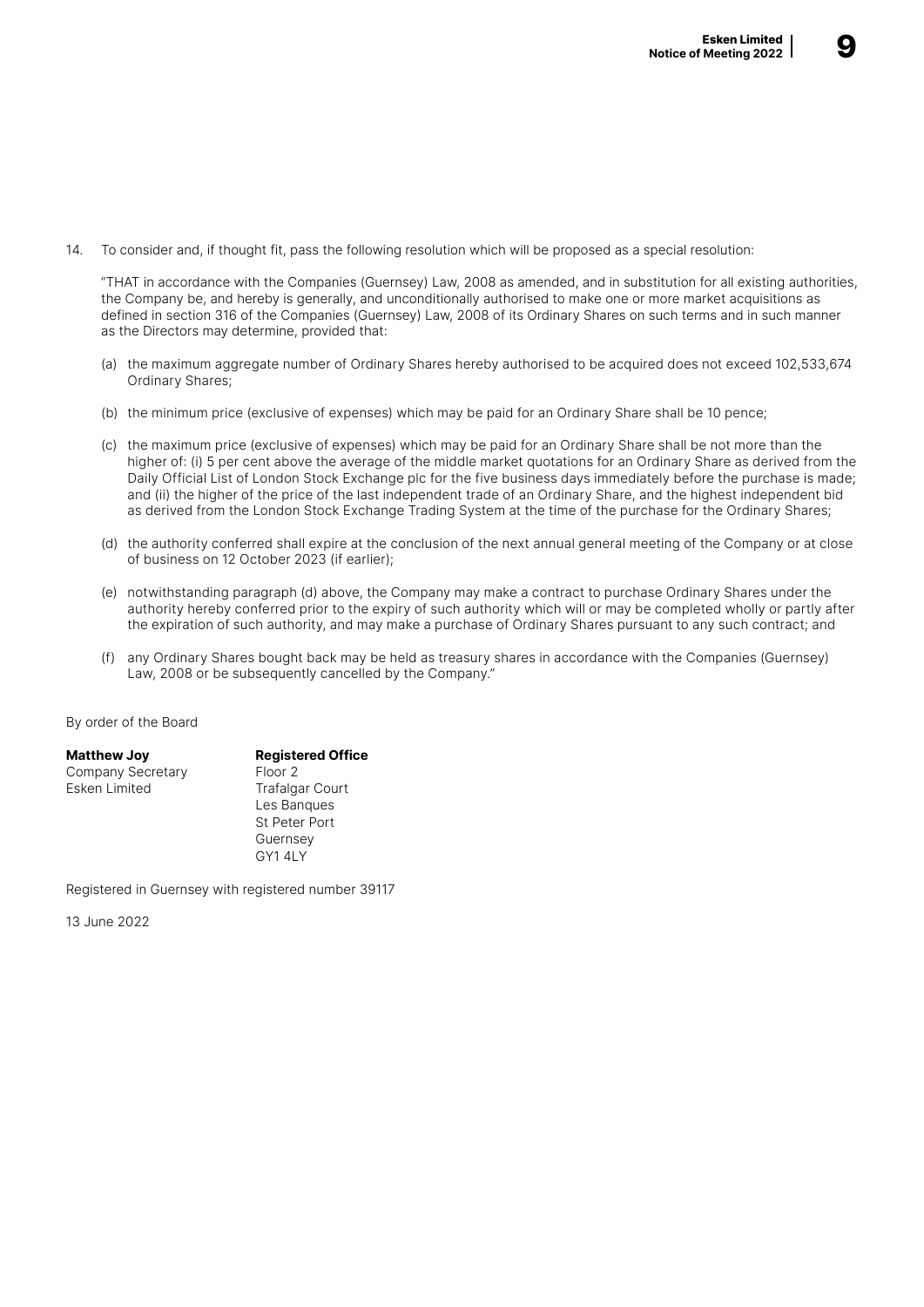## Explanatory notes to the resolutions

Resolutions 1 to 11 (inclusive) are proposed as ordinary resolutions. For each of these to be passed, a simple majority in favour of the relevant resolution will be required of those voting. Resolutions 12 to 14 are proposed as special resolutions. For each of these to be passed, at least 75 per cent of the votes cast must be in favour of the resolution.

An explanation of each of the resolutions is set out below:

### Resolution 1 – Report and Accounts

The Directors are obliged to lay the Directors' and Auditor's Reports and audited financial statements for the year ended 28 February 2022 before Shareholders at a general meeting.

### Resolutions 2 to 7 inclusive – re-election of Directors

Under the UK Corporate Governance Code, the Directors of all companies admitted to the premium segment of the Official List should be subject to annual re-election by the Shareholders. David Shearer offers himself to be appointed as Executive Chairman, Nick Dilworth and Lewis Girdwood each offer themselves for re-election as Executive Directors. Ginny Pulbrook, David Blackwood and Clive Condie each offer themselves for re-appointment as Non-Executive Directors. John Coombs, who will be a Non-Executive Director until the conclusion of the AGM, is standing down from the Board and will not offer himself for re-election.

The Directors believe that all of the Non-Executive Directors are independent in character and judgement, such that half of the Board (excluding the Executive Chairman) are independent. In addition, the Executive Chairman confirms that, following formal evaluation in relation to their duty to act in the long-term interest of the Company on behalf of its Shareholders (while also having due regard for other stakeholders), each of the Non-Executive Director's performance is and continues to be effective and they each demonstrate commitment to their role.

The diverse experience, skills and contribution offered by each Director across a variety of industries and sectors (as more particularly described in their individual biographies) are very valuable to the Company and complement its strategy. Given that these attributes are, and will continue to be, important to the Company's long-term sustainable success, the Executive Chairman believes that it is appropriate that each of them who wish to continue to serve on the Board, do so.

The biographies below summarise the skills and experience of each Director and set out the specific reasons why each Director is, and continues to be, important to the sustainability of the Company's long-term success.

### **Biographies**

### David Shearer, Executive Chairman

David joined the Board on 1 June 2019 and was appointed Non- Executive Chairman on 23 July 2019 following the 2019 AGM. He became Executive Chairman on an interim basis with effect from 9 February 2021 and assumed that role on a permanent basis from 3 November 2021. David is an experienced independent director, corporate financier and turnaround specialist. He is Non-Executive Chairman of Speedy Hire Plc, Amber River Group (formerly Socium Group Holdings Limited) and the Scottish Edge Fund. David was previously the senior partner of Deloitte LLP for Scotland and Northern Ireland, and a UK executive board member of the firm until 2003. Since then, David has held the positions of co-Chairman of Martin Currie (Holdings) Limited, Chairman of Mouchel Group plc and Crest Nicholson plc and Non-Executive Director of City Inn Limited, in each case standing down after completing the successful restructuring of these businesses.

David was also Non-Executive Chairman of Aberdeen New Dawn Investment Trust plc, Liberty Living Group plc and Liberty Living Finance plc, Senior Independent Director of Renold plc, STV Group plc and Superglass Holdings plc and a Non-Executive Director of Mithras Investment Trust plc and a Governor of The Glasgow School of Art.

David is the Chairman of the Nomination Committee.

### Nick Dilworth, Chief Operating Officer and Executive Director, Renewables

Nick was appointed Chief Operating Officer in September 2018, having worked as Group Commercial Director since October 2017. He was also appointed as Executive Director – Renewables on 3 November 2021. He is a member of the ESG Committee and is the Executive Sponsor for ESG.

Nick previously worked for BES Utilities, where he was Managing Director. He has also previously occupied a number of leadership roles at Practice Plan Limited and Medenta Finance and has a strong commercial background.

Nick qualified as a Chartered Accountant with BDO LLP before joining Grant Thornton as a Corporate Financier. Nick is also currently a Non-Executive Director of AirportR Limited.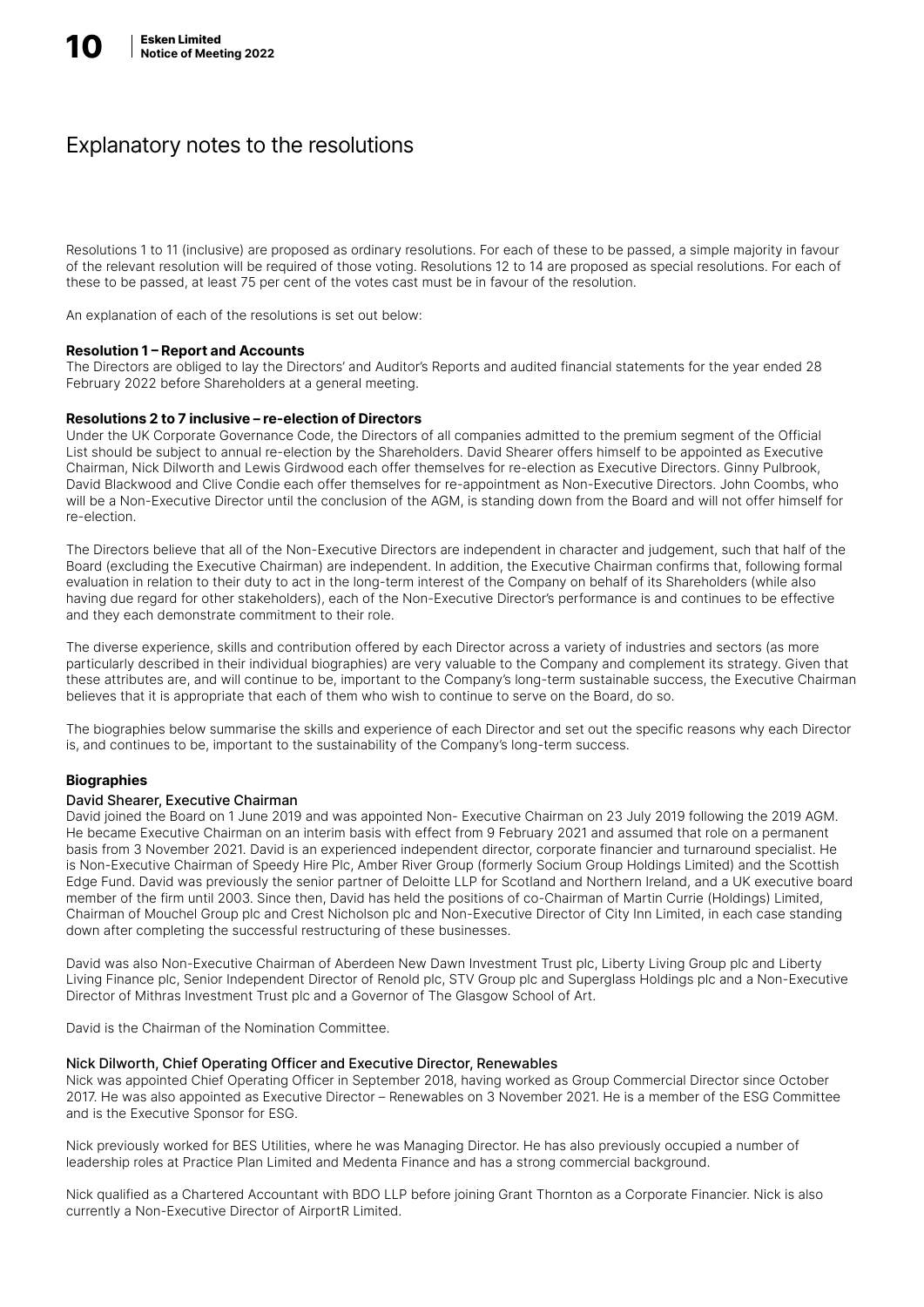### Lewis Girdwood, Chief Financial Officer and Executive Director, Aviation

Lewis was appointed Chief Financial Officer on 1 April 2019. He was also appointed as the Executive Director - Aviation on 3 November 2021.

Lewis previously served as Chief Financial Officer to IAG Cargo Limited, which provides global cargo services to British Airways, Iberia, Aer Lingus and other IAG airlines. Prior to that, he was Head of Financial Planning and Analysis at easyJet, responsible for financial business partnering across the airline.

Lewis has also held senior finance roles at Premier Foods PLC, British Bakeries Limited and Racal Electronics Group International. He is also a member of the Audit Committee of charity Tommy's.

### David Blackwood, Senior Independent Director and Deputy Chairman

David has significant experience at senior levels of finance, audit and risk. He is currently Non-Executive Chairman of Smith's News plc and an independent non-executive director and senior independent director of The Go-Ahead Group PLC and has previously been Audit Committee Chairman and Senior Independent Director of Scapa plc and Dignity plc.

Previously, David was the Chief Financial Officer of Synthomer plc, where he served for seven years until 2015, prior to which he held a number of senior roles with ICI plc.

David has previously served as a member of the Cabinet Office Audit and Risk Committee and the Board for Actuarial Standards. He is a member of the Institute of Chartered Accountants in England and Wales and a Fellow of the Association of Corporate **Treasurers** 

David is the Senior Independent Director, the Chairman of the Audit Committee and a member of the Remuneration and Nomination Committees. He was also appointed as the Deputy Chairman in November 2021.

### Ginny Pulbrook, Non-Executive Director

With a background in investment banking and financial public relations, Ginny brings more than 30 years' experience as a boardlevel adviser to quoted companies in the infrastructure, industrial and support services sectors. Her specific areas of expertise include high-profile capital markets transactions, ESG and change management.

Ginny is currently a Partner at Capital Market Communications (Camarco) and is Vice Chair and Chair of the Nomination Committee of Carers UK, the leading charity for unpaid carers.

Previous positions include co-founder and director of Citigate Dewe Rogerson, and Chair, Patrons' Programme and Development Council Member of the Natural History Museum.

Ginny is the designated Non-Executive Director for People Engagement within Esken. Ginny is the Chair of the ESG Committee and a member of the Remuneration, Nomination and Audit Committees.

### Clive Condie, Non-Executive Director

Clive was Chairman of London Luton Airport until June 2018, a position he held for almost 5 years. Besides being Chairman, he was interim CEO during 2014. Clive was also a director of Exolum Pipeline System Ltd (formerly CLH-PS Ltd), the owner and operator of the UK's largest fuel pipeline and storage facility until resigning in March 2021.

Clive has 40 years' experience in the aviation industry having worked for Manchester Airport and British Airways amongst others. He has also served on the boards of a number of airports including London Luton Airport, Lima in Peru and Curacao in the Dutch Antilles. Clive is a fellow of the Royal Aeronautical Society.

Clive is a member of the Remuneration, Nomination and Audit Committees. He will become chairman of the Remuneration Committee following John Coombs leaving the Company.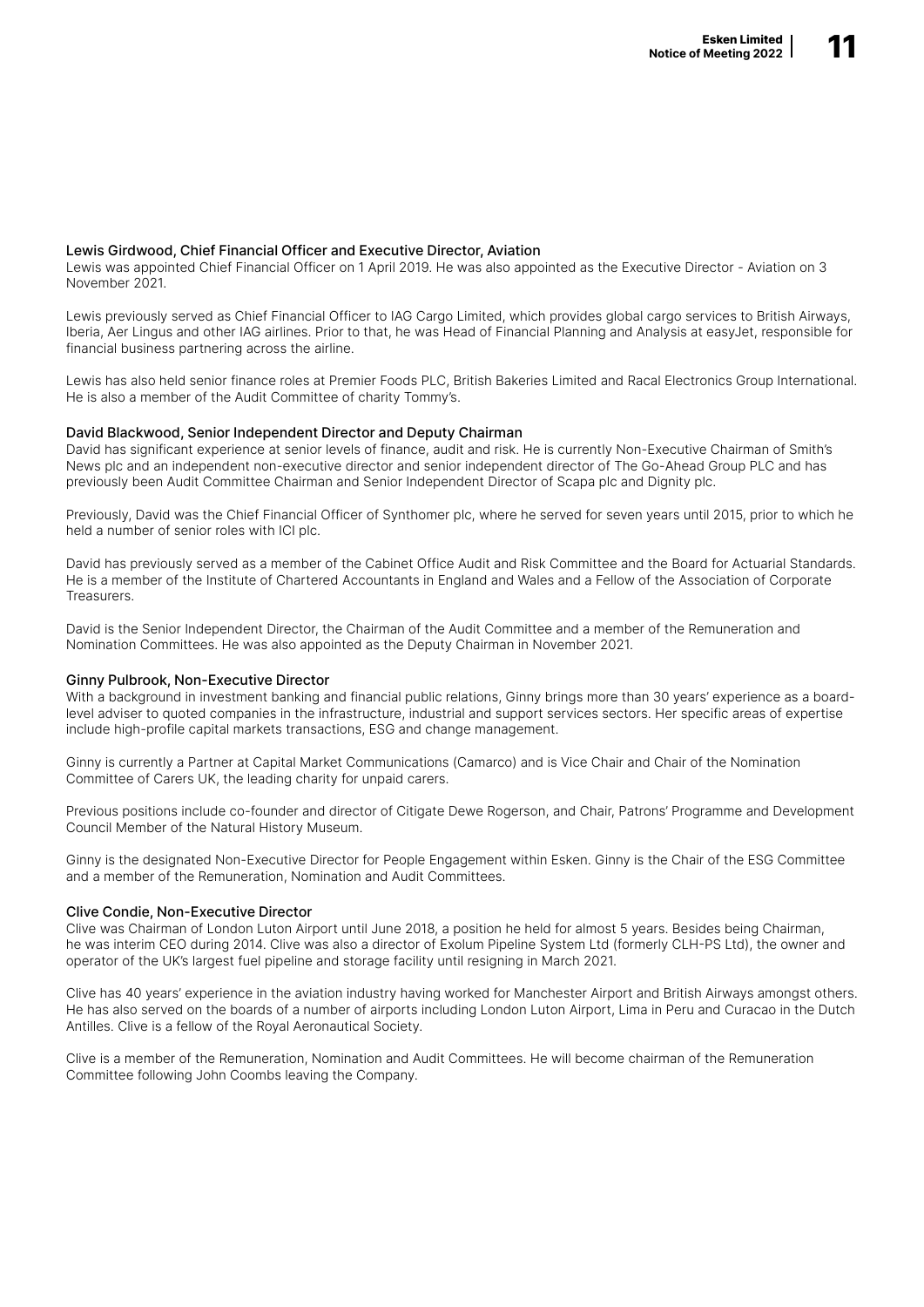## Explanatory notes to the resolutions continued

### Resolutions 8 and 9 – Auditors' appointment and remuneration

The auditors of a company must be appointed at each general meeting at which accounts are presented to shareholders. Resolution 8 proposes the appointment of an auditor, until the conclusion of the next annual general meeting of the Company to be held in 2023. During the year ending February 2022, the Company's Audit Committee commenced a formal, competitive tender process for the external audit appointment for the February 2023 audit and August 2022 interim review. In the UK, as required by the Statutory Auditors and Third Country Auditors Regulations 2016 (SATCAR), all Public Interest Entities (PIEs) have to conduct a tender for audit services at least every 10 years and the February 2022 audit just concluded was the tenth provided by KPMG LLP. However, the tender process has not yet been completed but is expected to be completed before the AGM and for the results (and further details about the extent of the tender process) to be announced to Shareholders via the Regulatory News Service by no later than 30 June 2022. The auditor selected by the Company pursuant to the tender process will be the subject to Resolution 8.

In accordance with current best practice, Resolution 9 is a separate resolution which gives authority to the Directors to determine the auditors' remuneration.

### Resolution 10 – Directors' Remuneration

For UK incorporated companies, there are requirements in relation to the content and approval of the Directors' Remuneration Report. Although, as a Guernsey-incorporated company, Esken is not subject to these requirements, the Board considers that Shareholders would expect the Company to voluntarily mirror the requirements of the UK legislation applicable to a Main Market company so far as is practicable. Resolution 10 seeks separate Shareholder approval for the Directors' Remuneration Report which gives details of the Directors' remuneration for the financial year ended 28 February 2022 and which is set out on pages 95 to 108 of the Annual Report and Accounts. The vote is advisory only and no Director's remuneration is conditional on the vote being passed.

### Resolution 11 – Directors' authority to issue shares

In accordance with The Investment Association's Share Capital Management Guidelines, this resolution authorises the general issue of Ordinary Shares:

- (a) up to an aggregate nominal amount of £34,177,891.30, which is equal to approximately one-third of the nominal value of the current issued share capital of the Company (excluding treasury shares) at the Latest Practicable Date; and
- (b) up to an aggregate nominal amount of £68,355,782.60, which is equal to approximately two-thirds of the nominal value of the current issued share capital of the Company (excluding treasury shares) at the Latest Practicable Date (including the amount in paragraph (a) above) in connection with a pre-emptive offer to existing Shareholders by way of a rights issue (with exclusions to deal with fractional entitlements to shares and overseas Shareholders to whom the rights issue cannot be made due to legal and practical problems).

Such authority will expire at the conclusion of the next annual general meeting of the Company or 12 October 2023 (whichever is earlier).

The Directors have no current intention to exercise this authority (except to satisfy awards made under employee share schemes), but the Board wishes to ensure that the Company has maximum flexibility in managing the financial resources of the Company. This resolution revokes and replaces all unexercised authorities previously granted to the Directors to issue Ordinary Shares or to grant rights to subscribe for or to convert any securities into Ordinary Shares but without prejudice to any issue of shares or grant of rights already made, offered or agreed to be made pursuant to such authorities.

The Company held no treasury shares as at the Latest Practicable Date.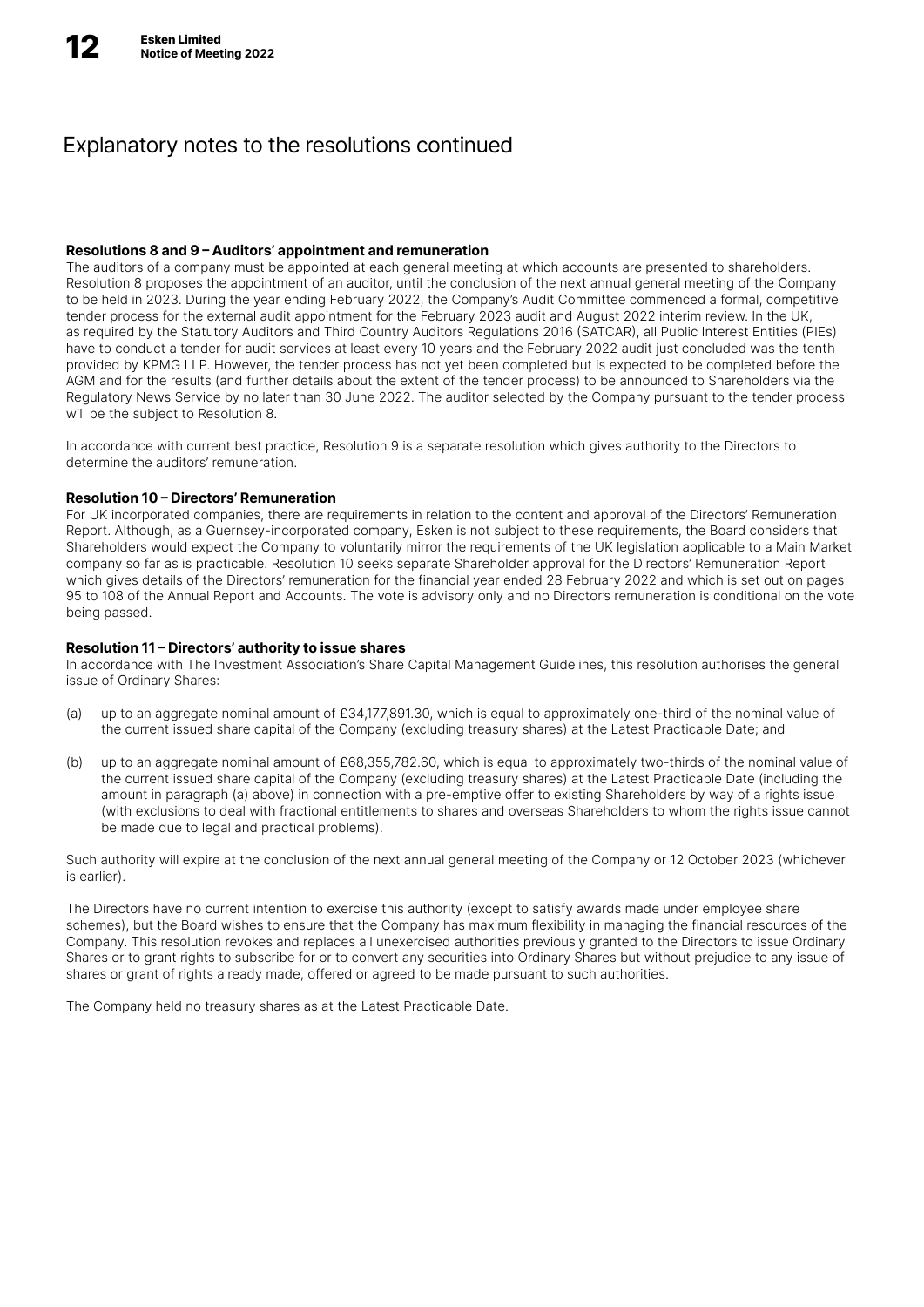### Resolutions 12 and 13 – disapplication of pre-emption rights

These resolutions authorise the Directors to issue equity securities (as defined in the Articles of Incorporation) for cash without first offering them to the existing Shareholders in proportion to their existing shareholdings. The authority under these resolutions would be limited to:

- (a) allotments or sales in connection with pre-emptive offers and offers to holders of other equity securities if required by the rights of those shares or as the Board considers necessary;
- (b) allotments or sales (otherwise than pursuant to (a) above) up to an aggregate nominal amount of £5,126,683.70 (representing 51,266,837 Ordinary Shares), which represents approximately 5 per cent of the issued Ordinary Share capital of the Company (excluding treasury shares) as at the Latest Practicable Date; and
- (c) allotments or sales (otherwise than pursuant to (a) above) up to an aggregate nominal amount of £5,126,683.70 (representing 51,266,837 Ordinary Shares), which represents approximately a further 5 per cent. of the issued Ordinary Share capital of the Company (excluding treasury shares) as at the Latest Practicable Date, for the purposes of financing (or refinancing, if the waiver is used within six months of the original transaction) a transaction which the directors determine to be an acquisition or other capital investment of a kind contemplated by the Pre-emption Group's Statement of Principles.

The disapplication authorities in Resolution 12 are in accordance with the Pre-Emption Group's Statement of Principles which allow a board to allot equity securities for cash otherwise than in connection with a pre-emptive offer up to 5 per cent of a company's issued share capital for use on an unrestricted basis.

The disapplication authorities in Resolution 13 are in addition to the authorities in Resolution 12, in accordance with the Pre- Emption Group's Statement of Principles which allow a board to allot equity securities for cash otherwise than in connection with a pre-emptive offer up to a further 5 per cent of a company's issued share capital for the purposes of financing (or refinancing, if the waiver is used within six months of the original transaction) a transaction which the directors determine to be an acquisition or other capital investment of a kind contemplated by the Pre-emption Group's Statement of Principles.

In accordance with the Pre-Emption Group's Statement of Principles, the Board confirms its intention that no more than 7.5 per cent of the issued share capital of the Company will be issued for cash on a non-pre-emptive basis during any rolling three-year period (except in accordance with Resolution 13) without prior consultation with Shareholders. The Directors have no present intention to exercise this authority, but it is considered prudent to maintain the flexibility that this authority provides.

### Resolution 14 – authority to purchase own shares

This resolution seeks Shareholder approval for the Company to make market purchases of up to 102,533,674 Ordinary Shares, being approximately 10 per cent of the issued share capital of the Company (excluding treasury shares) as at the Latest Practicable Date and specifies the minimum and maximum prices at which the Ordinary Shares may be bought. The authority conferred shall expire at the conclusion of the next annual general meeting of the Company or on 12 October 2023 (if earlier). The Directors have no present intention of exercising the authority to purchase the Company's Ordinary Shares, however, in certain circumstances it may be advantageous for the Company to purchase its own shares and the Directors consider it to be desirable for the general authority to be available to provide flexibility in the management of the Company's capital resources. Purchases of the Company's own shares will be made if to do so would be in the best interests of the Company and of its Shareholders generally, and would result in an increase in earnings per share. The Company may either retain any of its own shares which it has purchased as treasury shares with a view to possible use at a future date or cancel them. Holding the shares as treasury shares gives the Company the ability to use them quickly and cost-effectively and would provide the Company with additional flexibility in the management of its capital base. No dividends will be paid on and no voting rights will be exercised in respect of treasury shares. It is the Company's current intention that shares repurchased under this authority and held in treasury will, at the appropriate time, be transferred to the Esken Employee Benefit Trust to meet the requirements, as they arise, of the Company's share incentive arrangements (unless otherwise agreed by the Board). The total number of awards and options to subscribe for Ordinary Shares in the capital of the Company outstanding as at the Latest Practicable Date was 25,364,841, representing approximately 2.5 per cent of the issued share capital (excluding treasury shares) at that date. If the authority being sought under this resolution was utilised in full, the issued share capital would be reduced by an equivalent amount and the outstanding awards and options would represent approximately 2.5 per cent of the issued share capital as at the Latest Practicable Date. No warrants over Ordinary Shares in the capital of the Company are in existence as at the Latest Practicable Date.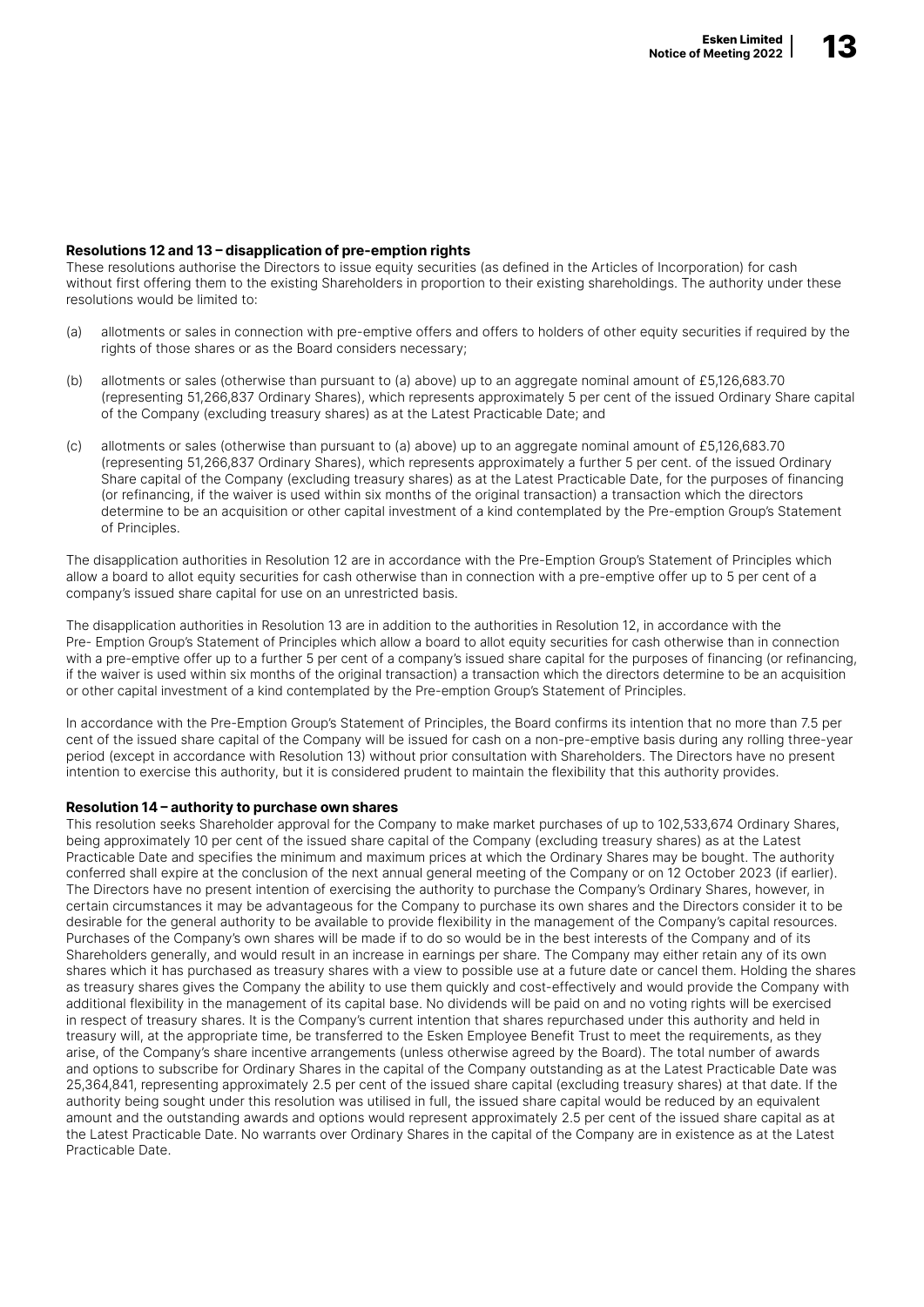# General notes to the Notice

- 1. The meeting will take place at Eversheds Sutherland, 1 Wood Street, Cheapside, London, EC2V 7WS. At the date of this Notice, we anticipate that Shareholders will be permitted to attend the General Meeting in person, although we ask that you not attend if you have symptoms of Covid-19, are feeling unwell and/or have had a recent positive test for Covid-19.
- 2. A member of the Company entitled to attend, speak and vote at the meeting convened by this Notice is entitled to appoint one or more proxies to exercise any of his/her rights to attend, speak and vote at that meeting on his/her behalf. If a member appoints more than one proxy, each proxy must be entitled to exercise the rights attached to different shares. A proxy need not be a member of the Company.
- 3. You can vote by lodging a proxy either:
	- a. by logging on to www.signalshares.com and following the instructions;
	- b. by requesting a hard copy form of proxy directly from the registrar, Link Group by email at enquiries@linkgroup. co.uk, or you may call Link Group on 0371 664 0391 (or +44 (0) 371 664 0391 if calling from outside the United Kingdom). Calls are charged at the standard geographic rate and will vary by provider. Calls outside the United Kingdom will be charged at the applicable international rate. Link Group are open between 09.00 – 17.30, Monday to Friday excluding public holidays in England and Wales. If you request a hard copy form of proxy, you must complete and return it in accordance with the instructions printed on it as soon as possible and, in any event, so as to be received by Link Group, PXS1, Central Square, 29 Wellington Street, Leeds LS1 4DL by not later than 11.00 a.m. on 11 July 2022 (or, in the case of an adjournment, not later than 48 hours before the time fixed for the holding of the adjourned meeting). Submission of a proxy vote shall not preclude a member from attending and voting in person at the meeting in respect of which the proxy is appointed or at any adjournment thereof; or
	- c. in the case of CREST members, by utilising the CREST electronic proxy appointment service in accordance with the procedures set out below.
- 4. Proxy votes should be submitted as early as possible and in any event must be received by the Company's registrar, Link Group, no later than 11.00 a.m. on 11 July 2022 (being 48 hours before the time appointed for the holding of the AGM excluding non-working days).
- 5. You may appoint more than one proxy provided each proxy is appointed to exercise the rights attached to a different share or shares held by that shareholder. To appoint more than one proxy, please contact the registrar, Link Group, on 0371 664 0391. Calls are charged at the standard geographic rate and will vary by provider. Calls outside the United Kingdom will be charged at the applicable international rate. Lines are open between 9.00 a.m. and 5.30 p.m., Monday to Friday excluding public holidays in England and Wales. You will need to state clearly on each proxy form the number of shares in relation to which the proxy is appointed. Failure to specify the number of shares to which each proxy appointment relates or specifying a number in excess of those held by the shareholder will result in the proxy appointment being invalid. If you wish your proxy to speak on your behalf at the meeting you will need to appoint your own choice of proxy (not the chair) and give your instructions directly to them.
- 6. A vote withheld is not a vote in law, which means that the vote will not be counted in the calculation of votes for or against the resolution. If you either select the "Discretionary" option or if no voting indication is given, your proxy will vote or abstain from voting at his or her discretion. Your proxy will vote (or abstain from voting) as he or she thinks fit in relation to any other matter which is put before the meeting.
- 7. In order to revoke a proxy appointment, a member must sign and date a notice clearly stating his intention to revoke his proxy appointment and deposit it at the office of the Company's registrar, Link Group, PXS1, Central Square, 29 Wellington Street, Leeds LS1 4DL by 11.00 a.m. on 11 July 2022. Alternatively, a member may revoke a proxy appointment by notifying the Company in writing at its registered office before the commencement of the AGM, or any adjournment thereof, or the taking of any poll at which the proxy is to be used. A member may also revoke a proxy appointment by logging on to www.signalshares.com and following the instructions.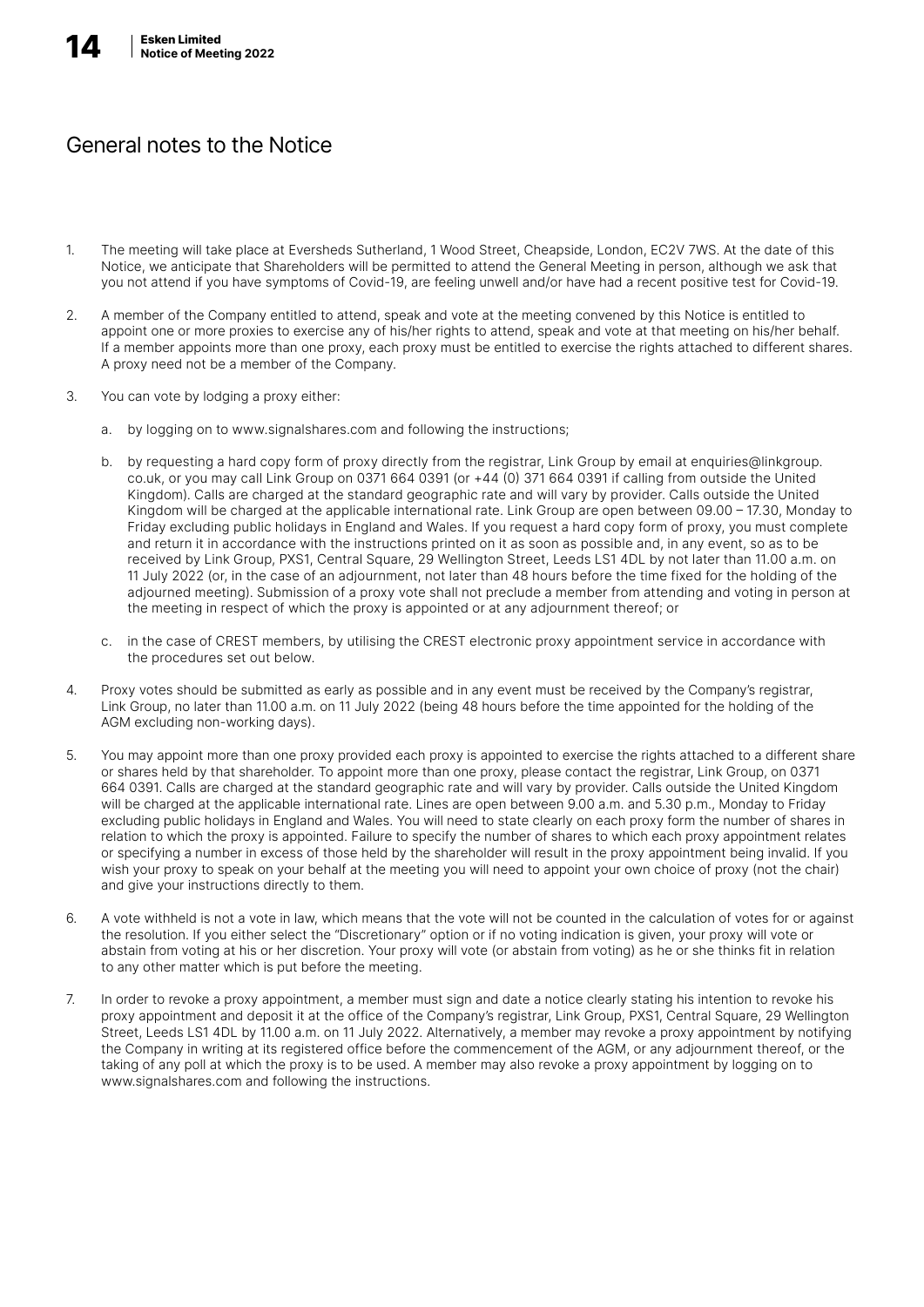- 8. CREST members who wish to appoint a proxy or proxies by utilising the CREST electronic proxy appointment service may do so in relation to the meeting, and any adjournment(s) thereof, by utilising the procedures described in the CREST Manual. In order for a proxy appointment made by means of CREST to be valid, the appropriate CREST message must be transmitted so as to be received by the Company's registrar, Link Group (whose CREST ID is RA10) by the latest time for receipt of proxy appointments specified in Note 4 above. For this purpose, the time of receipt will be taken to be the time (as determined by the timestamp applied to the message by the CREST Applications Host) from which the Company's agent is able to retrieve the message by enquiry to CREST in the manner prescribed. After this time, any change of instructions to proxies appointed through CREST should be communicated to the appointee through other means. The Company may treat as invalid a CREST Proxy Instruction in the circumstances set out in Regulation 34(1) of the Uncertificated Securities (Guernsey) Regulations, 2009.
- 9. CREST members and, where applicable, their CREST sponsors, or voting service providers, should note that Euroclear UK & Ireland Limited does not make available special procedures in CREST for any particular message. Normal system timings and limitations will therefore apply in relation to the input of CREST proxy instructions. It is the responsibility of the CREST member concerned to take (or, if the CREST member is a CREST personal member, or sponsored member, or has appointed a voting service provider(s), to procure that his CREST sponsor or voting service provider(s) take(s)) such action as shall be necessary to ensure that a message is transmitted by means of the CREST system by any particular time. In this connection, CREST members and, where applicable, their CREST sponsors or voting service provider(s) are referred, in particular, to those sections of the CREST Manual concerning practical limitations of the CREST system and timings.
- 10. In the case of a shareholder which is a company, a hard copy proxy form must be executed under its common seal or signed on its behalf by an officer of the company or an attorney for the company.
- 11. Any power of attorney or any other authority under which a hard copy proxy form is signed (or a duly certified copy of such power or authority) must be included with the proxy form.
- 12. We will be offering shareholders the opportunity to submit questions in advance of the meeting by following the process set out on page 4 of this document. The question facility will not constitute attendance or participation on the part of the shareholder in the legal proceedings of the meeting. Questions may also be posed during the meeting by a Shareholder present at the meeting.
- 13. If multiple questions on the same topic are received in advance, the Executive Chairman may choose to provide a single answer to address shareholder queries on the same topic. The Company must answer any question you ask relating to the business being dealt with at the meeting unless:
	- a. answering the question would interfere unduly with the preparation for the meeting or involve the disclosure of confidential information;
	- b. the answer has already been given on a website in the form of an answer to a question; or
	- c. it is undesirable in the interests of the Company or the good order of the meeting that the question be answered.
- 14. If you attend the meeting in person you may be included in the recording of the meeting. Please note that this recording is solely for the purposes of creating a transcript of the meeting and will not be publicly available.
- 15. As at the Latest Practicable Date, the Company's issued share capital consists of 1,025,336,741 Ordinary Shares, carrying one vote each, with no treasury shares. Therefore, the total voting rights in the Company as at the Latest Practicable Date are 1,025,336,741.
- 16. Any corporation which is a member of the Company may authorise one or more persons (who need not be a member of the Company) to attend, speak and vote at the meeting as the representative of that corporation. A certified copy of the board resolution of the corporation appointing the relevant person as the representative of that corporation in connection with the meeting must be deposited at the office of the Company's registrar prior to the commencement of the meeting.